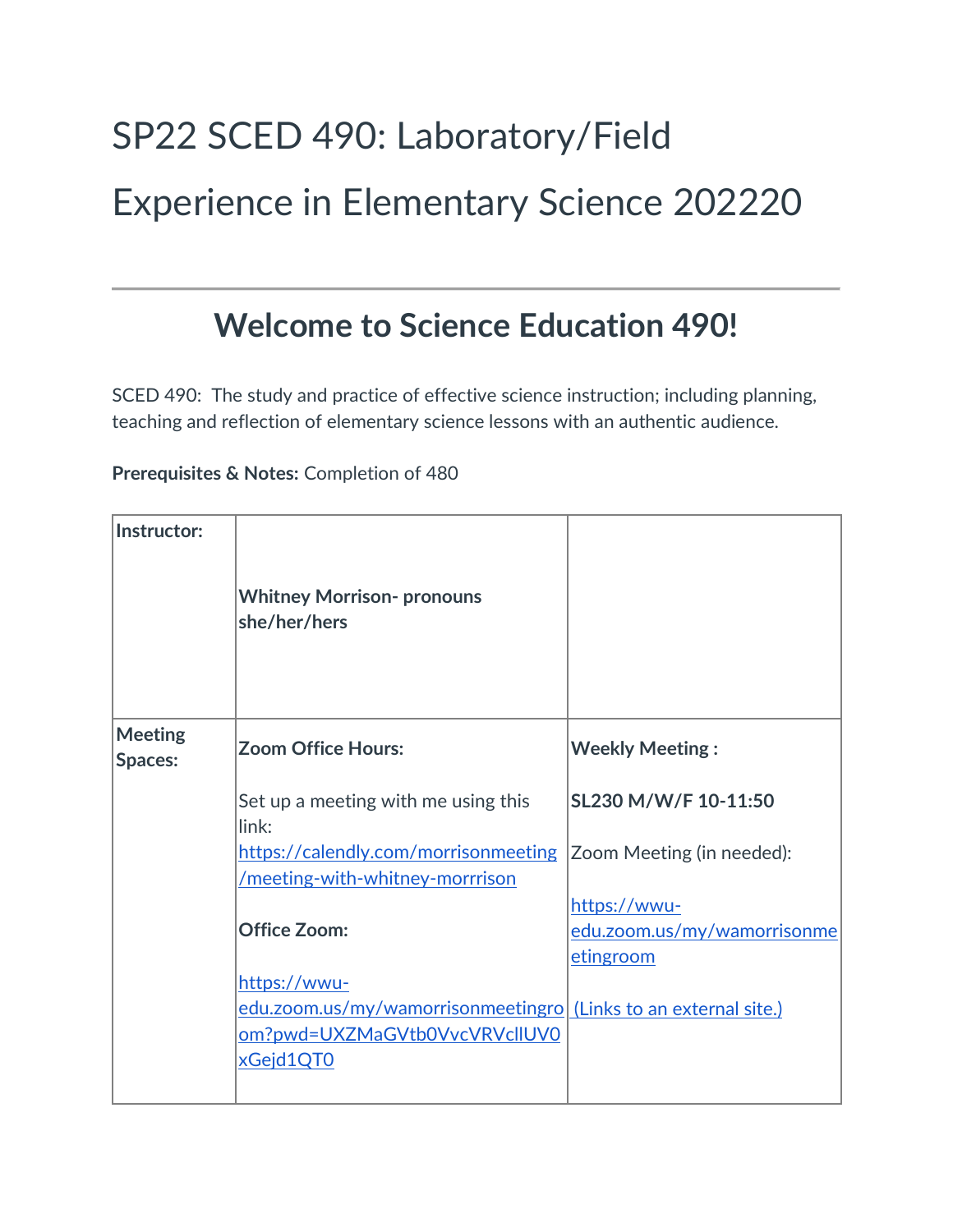|                     | (Links to an external site.)                           |  |
|---------------------|--------------------------------------------------------|--|
|                     | 9 <sub>m</sub>                                         |  |
|                     |                                                        |  |
|                     |                                                        |  |
|                     |                                                        |  |
|                     |                                                        |  |
| Communicati<br> on: | Do not use Canvas to communicate-<br>Only email please |  |
|                     | Email: houckw@wwu.edu                                  |  |

In order to be flexible and responsive to the needs and interests of students and the course, this syllabus and course agenda are subject to change. Changes, if any, will be announced in Canvas Announcements, and assignments will be updated. Students will be held responsible for all changes.

#### **Meeting times/location:**

The course is scheduled to meet Monday/Wednesday/Friday 12:30pm-2:20pm. Reserve all of these times for class, though our schedule may vary.

Classes will be held in SL230 and (when practicum begins) at **Silver Beach Elementary [School](https://silverbeach.bellinghamschools.org/)** 

Because this is a practicum class, you will be required to provide vaccination verification for our partnering school district.

If you have not done so for other classes, please fill out this **Bellingham Public Schools** Volunteer form:<https://bellinghamschoolsvolunteers.myschooldata.net/>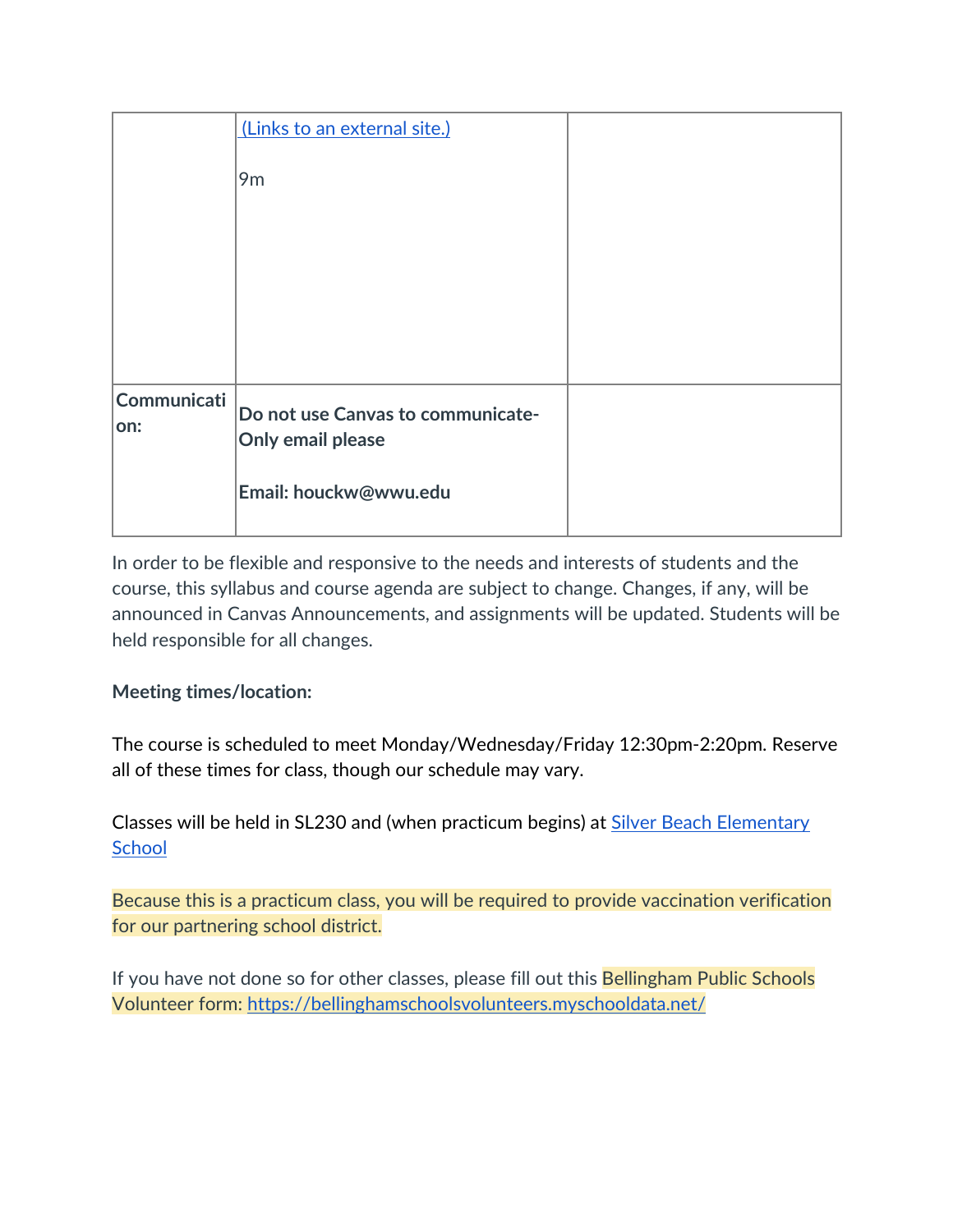**[S](https://bellinghamschoolsvolunteers.myschooldata.net/)chedule: Here's a snapshot of our [schedule.](https://docs.google.com/document/d/1qUxavAvPPiPCCBPulScKDzNNUd8dMqUPUHorB48rbcw/edit)** 

# **COVID Safety Information:**

Western Washington University will continue the current indoor mask requirement through the first two weeks of the spring term.

Masks will become optional for all individuals inside WWU facilities on the Bellingham campus effective April 11.

- Free COVID testing for students will remain available at the College Hall testing facility on campus. The first two weeks of the quarter will inform testing decisions for the remainder of the quarter, and we will communicate any changes.
- If you test positive for COVID on a home test or through an off-campus testing facility not associated with the university, please notify Western. Students can log into your MyWesternHealth patient portal and send a secure message with your positive test result attached. Employees can send an email to HR.COVID.Assistance@wwu.edu.

**Illness including COVID:** Some students, even among the vaccinated student population, will test positive for COVID during Spring Quarter and miss class as a result. WWU does NOT hold an expectation that I create a parallel online course to deliver classroom content for any student or students required to self-isolate or be in quarantine. On a case by case basis, I will provide learning materials for ill/quarantining students. If the illness develops further, a more-lengthy absence may be necessary and students should contact the Office of Student:<https://wp.wwu.edu/officeofstudentlife/>

#### **Grading Scheme:**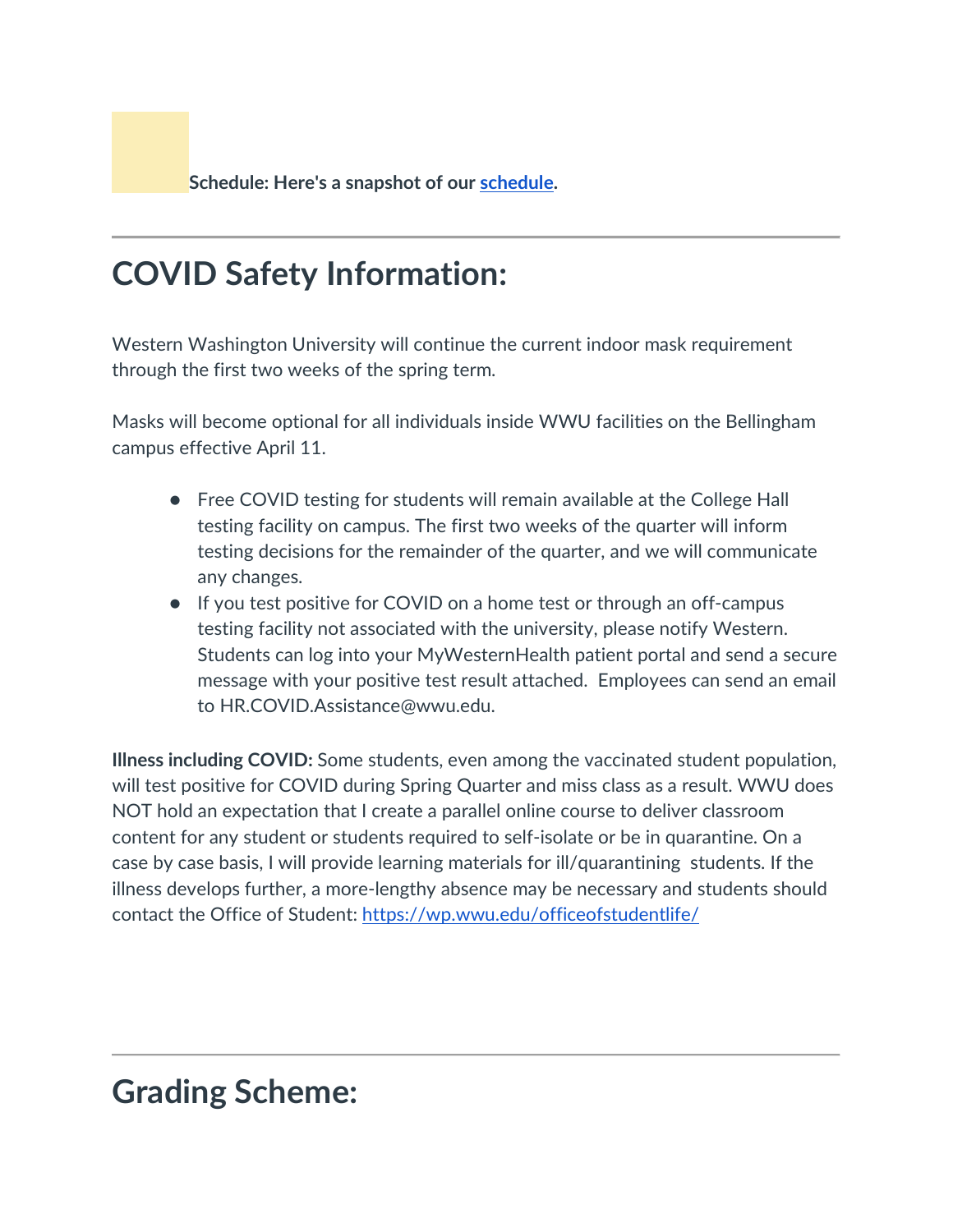| Grade     | $A+$ | $\mathsf{A}$ | $A -$ | $B+$ | B               | $B -$ | $C+$ | $\mathsf{C}$    | $TC$ - | $+D+$ | $\overline{D}$ | D-  | F/Z  |
|-----------|------|--------------|-------|------|-----------------|-------|------|-----------------|--------|-------|----------------|-----|------|
| 4-point   | 4.0  | 3.9          | 3.7   | 3.3  | $\vert 3 \vert$ | 2.7   | 2.3  | $\vert 2 \vert$ | 1.7    | 1.3   | $\vert$ 1      | 0.7 | l 0  |
| 10-point  | 10   | 9.6          | 9.3   | 8.9  | 8.6             | 8.3   | 7.9  | 7.6             | 7.3    | 6.9   | 6.6            | 6.3 | 6.3> |
| 100-point | 100  | 96           | 93    | 89   | 86              | 83    | 79   | 76              | 73     | 69    | 66             | 63  | 63>  |

Assignments will be graded, and course grades determined as follows:

*Note:* A grade of C- or lower in this course will require you to re-take SCED 490. In addition, you will be asked to meet with your academic advisor for support and to develop an improvement plan.

### **Course Goals & Objectives:**

In this course, prospective teachers (you!) will:

- Examine your beliefs in relation to a vision of effective science teaching and learning
- Deepen your subject matter knowledge for teaching science
- Develop an understanding of learners, learning, and issues of diversity and equity in science
- Develop a beginning repertoire of strategies for science instruction and assessment
- Develop the tools and dispositions to study and learn from teaching

### **Assignments:**

Assignments are intended to help you meet specific objectives that align with the course goals listed above. Each assignment will be explained in detail with a rationale and evaluation criteria. Note that in addition to *graded assignments*, you will complete a number of *ungraded assignments* that will act as baseline assessments or that as 'works in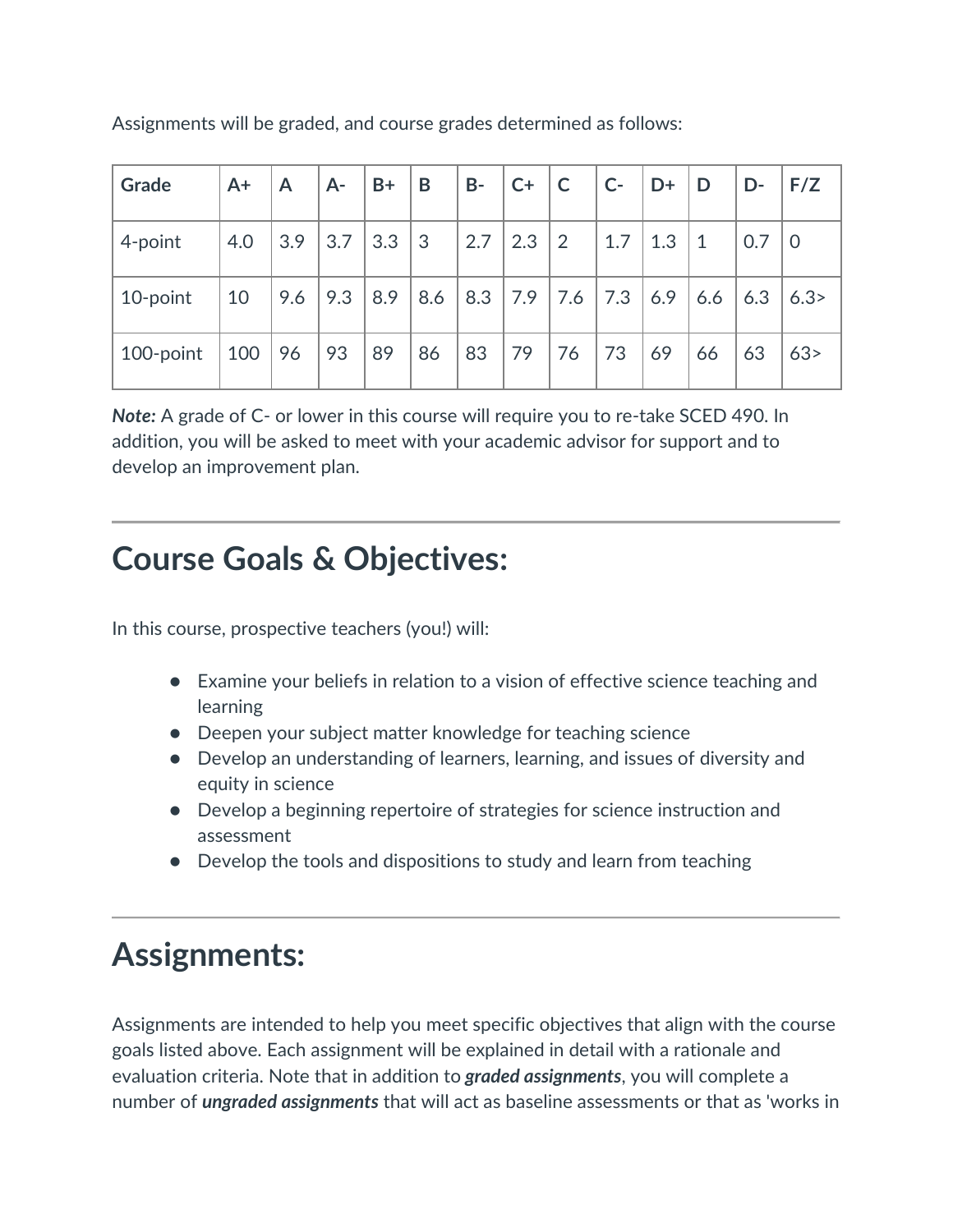progress' will not be counted towards your final grade. Weighting of individual assignments towards the final course grade are indicated.

- Practicum (20%)
- Reading Responses/Learning Journal (30%)
- Foundational Work and Reflections (30%)
- Attendance/Participation and Professionalism (20%)

#### **Course Organization and Requirements:**

- Attendance/participation: Unless previously excused, your attendance is mandatory during our meetings. If you need to miss a meeting for any reason (personal/tech/connectivity issues/mental or physical health), please let me know ASAP via email.
- Late Work: due to current circumstances, late work will be accepted but will affect your Participation & Professionalism grade. Please try to stay on schedule with due dates. This will make my grading job more streamlined.
	- You asked for an accommodation before the due date
	- Asked clarifying questions before the due date
	- Can provide evidence for why an error in grading has occurred by going through the revision history of the document to provide a screenshot at the time of submission, showing and justifying that you had all of the required components
- Written assignments must model appropriate grammar, spelling, usage and punctuation. All written work is to be word-processed (double-spaced, 12 point font) unless otherwise specified. Proofread your papers as you would if you were developing a handout for students or parents. The instructor reserves the right to return work for correction prior to grading if there are multiple mistakes in grammar, spelling, and or punctuation.
- Netiquette Statement: Please read about netiquette on this [website](http://www.albion.com/netiquette/corerules.html)
- We will abide by these netiquette rules outlined on this website.
	- In addition to this netiquette statement, we will come up with virtual classroom norms during our first synchronous meeting.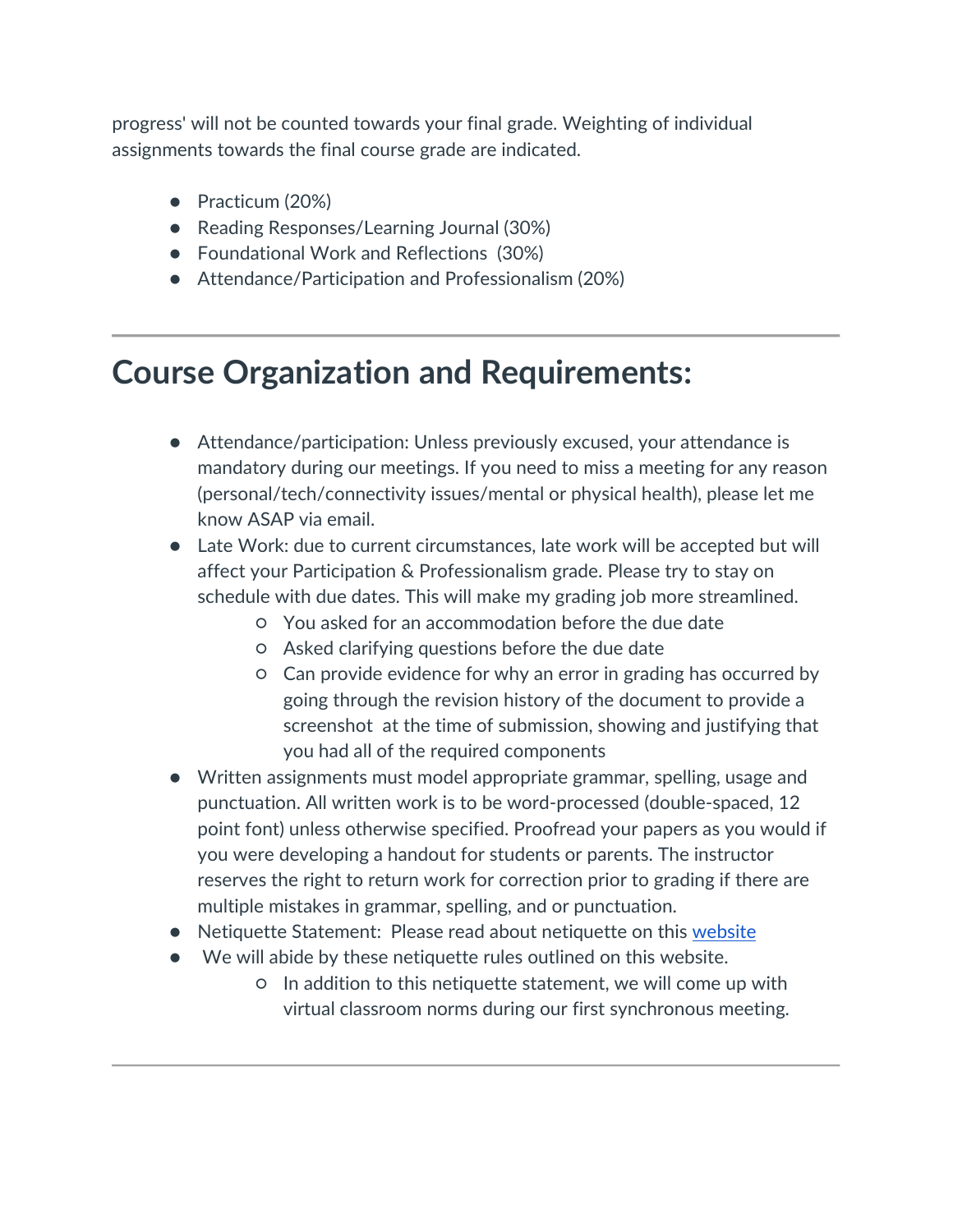# **Texts and required materials:**

- Readings and supplemental materials will be provided in this Canvas site or made available via the web or Western Libraries.
- Internet access for various resources and platforms, not limited to: **Zoom**, [Flipgrid,](https://info.flipgrid.com/) Canvas, [G-Suite Apps.](https://gsuite.google.com/?utm_source=google&utm_medium=cpc&utm_campaign=na-US-all-en-dr-bkws-all-all-trial-e-dr-1008072&utm_content=text-ad-none-any-DEV_c-CRE_331696211006-ADGP_Hybrid%20%7C%20AW%20SEM%20%7C%20BKWS%20%7E%20EXA%20%2F%2F%20GSuite%20%5B1:1%5D%20GSuite-KWID_43700015362134797-kwd-74870110717&utm_term=KW_gsuite-ST_gsuite&gclid=Cj0KCQjwyPbzBRDsARIsAFh15JZcNFuzHyeD6SpoVAhnqO6Vlsc1S_A-F4EInRbcDInGFv6f5Hh9YkUaAt8xEALw_wcB&gclsrc=aw.ds)

# **Syllabus Policies:**

This course will adhere to Western's **Syllabi Policies** for Academic Honesty, Accommodations, Ethical Conduct with WWU Network and Computing Resources, Equal Opportunity, Student Conduct Code, and Medical Excuse Policy.

Third-Party Software and FERPA: During this course you might have the opportunity to use public online services and/or software applications sometimes called third-party software such as a blog or wiki. While some of these are required assignments, you need not make any personally identifying information available on a public site. Do not post or provide any private information about yourself or your classmates. Where appropriate you may use a pseudonym or nickname (ensuring the facilitators know how to identify you). Some written assignments posted publicly may require personal reflection/comments, but the assignments will not require you to disclose any personally identifiable/sensitive information. If you have any concerns about this, please contact your instructor. See [FERPA Toolkit](https://www.wwu.edu/teachinghandbook/resources_support/ferpa_toolkit.shtml)

### **Student Services:**

Western encourages students to seek assistance and support at the onset of an illness, difficulty, or crisis. As your instructor, I can be a first point of contact to help you find the campus-based resources you may need. Here are some of the resources WWU offers students:

● In the case of a **medical concern or question**, please contact the Health Center (360) 650-3400 or visit its website:<https://studenthealth.wwu.edu/>